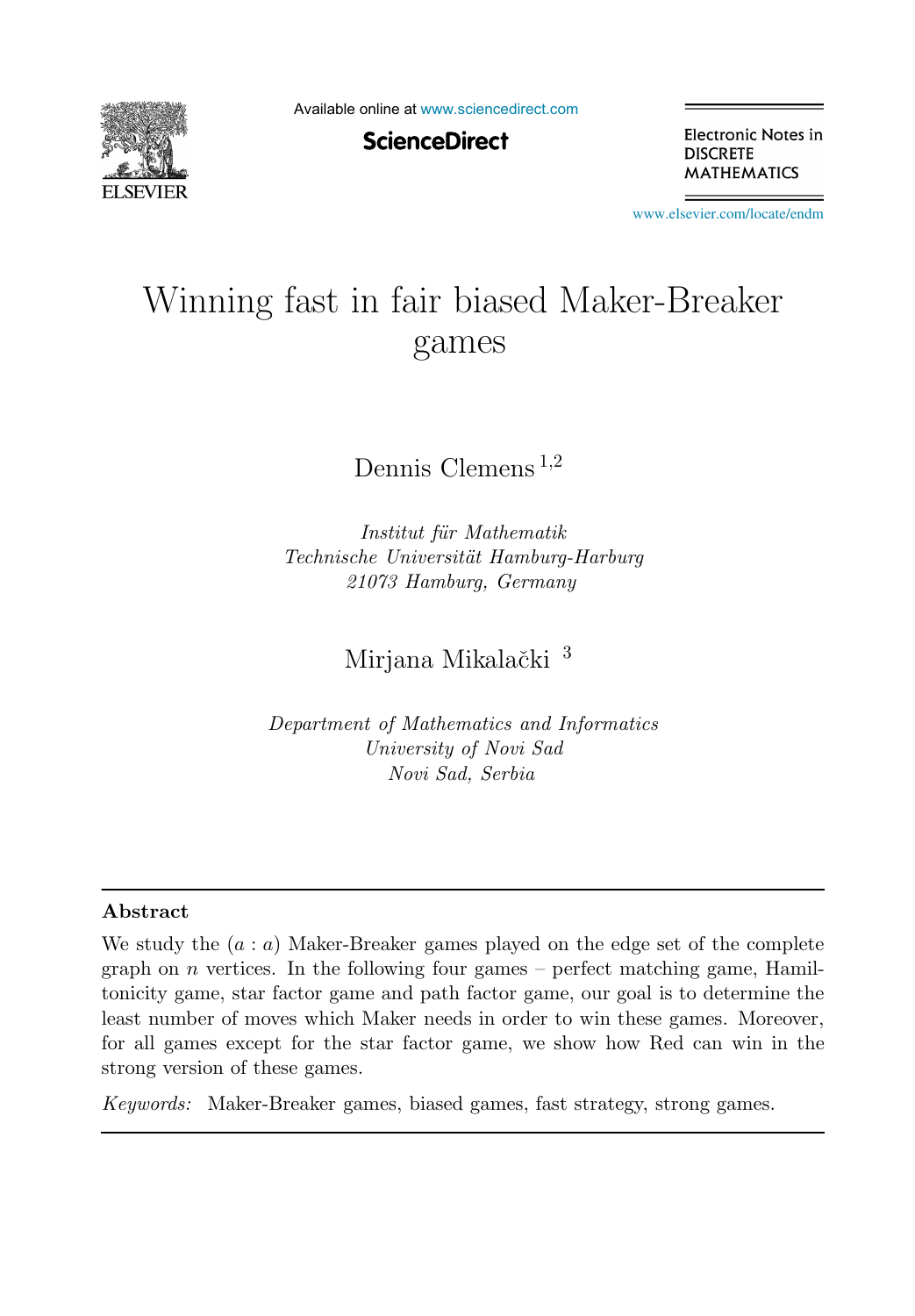## **1 Introduction**

Let a and b be two positive integers, let X be a finite set and  $\mathcal{F} \subset 2^X$  be a family of the subsets of X. In the  $(a:b)$  positional game  $(X,\mathcal{F})$ , two players take turns in claiming a, respectively b, previously unclaimed elements of  $X$ . with one of them going first. The set  $X$  is referred to as the *board* of the game, while the elements of  $\mathcal F$  are referred to as the *winning sets*. When there is no risk of confusion on which board the game is played, we will just use  $\mathcal F$  to denote the game. The integers a and b are referred to as biases of the players. When  $a = b$ , the game is said to be *fair*. If  $a = b = 1$ , the game is called unbiased. Otherwise, the game is called biased. If a player has a strategy to win against any strategy of the other player, this strategy is called a winning strategy.

In the  $(a:b)$  Maker-Breaker positional game  $(X,\mathcal{F})$ , the two players are called Maker and Breaker. Maker wins the game  $\mathcal F$  at the moment she claims all the elements of some  $F \in \mathcal{F}$ . If Maker did not win by the time all the elements of X are claimed by some player, then Breaker wins the game  $\mathcal{F}$ . In order to show that Maker wins the game as both first and second player, we will assume in this paper that Breaker starts the game (as being the first player can only be an advantage in Maker-Breaker games).

It is very natural to play Maker-Breaker games on the edge set of a given graph G. Here, we focus on the  $(a : b)$  games played on the edge set of the complete graph on *n* vertices,  $K_n$ , where *n* is a sufficiently large integer. So, in this case the board is  $X = E(K_n)$ .

For example: in the *connectivity game*,  $\mathcal{T}_n$ , the winning sets are all spanning trees of  $K_n$ ; in the *perfect matching game*,  $\mathcal{M}_n$ , the winning sets are all independent edge sets of size  $n/2$  (note that in case n is odd, this matching covers all but one vertex in  $K_n$ ; in the *Hamiltonicity game*,  $\mathcal{H}_n$ , the winning sets are all Hamilton cycles of  $K_n$ ; in the k-vertex-connectivity game,  $\mathcal{C}_n^k$ , for  $k \in \mathbb{N}$ , the winning sets are all k-vertex-connected graphs on n vertices.

It is not very difficult to see that Maker wins all aforementioned unbiased games. Therefore, we can ask the following question: How quickly can Maker

 $1$  The research was started while the first author was at Freie Universität Berlin and supported by DFG, project SZ 261/1-1 and the second author was a research visitor supported by DAAD. The research of the second author is partly supported by Ministry of Science and Technological Development, Republic of Serbia, and Provincial Secretariat for Science, Province of Vojvodina.

 $2$  Email: dennis.clemens@tuhh.de

<sup>3</sup> Email: mirjana.mikalacki@dmi.uns.ac.rs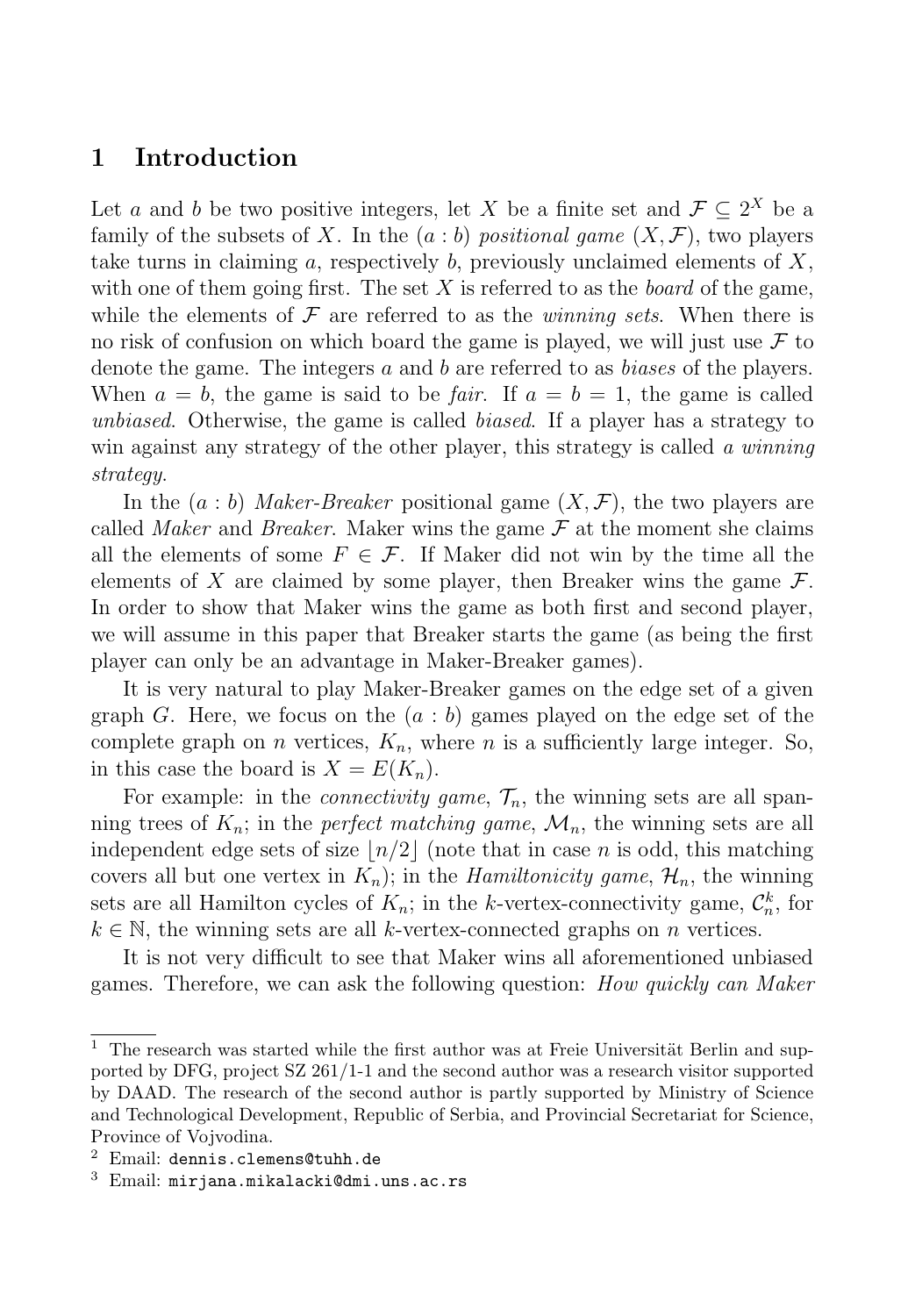win the game? Parameter  $\tau_F(a : b)$  denotes the shortest duration of the  $(a : b)$  Maker-Breaker game  $\mathcal{F}$ , i.e. the least number of moves t such that Maker wins the  $(a : b)$  game  $\mathcal F$  within t moves. For completeness, we say that  $\tau_{\mathcal{F}}(a:b) = \infty$  if Breaker wins the game  $\mathcal{F}$ .

It was shown in [\[8\]](#page-5-0) that, for  $n \geq 4$ ,  $\tau_{\tau_n}(1:1) = n-1$ , which is opti-mal. In [\[5\]](#page-5-0) it was proved that  $\tau_{\mathcal{M}_n}(1:1) = n/2 + 1$ , when n is even and  $\tau_{\mathcal{M}_n}(1:1) = \lceil n/2 \rceil$ , when n is odd and also that  $\tau_{\mathcal{H}_n}(1:1) \leq n+2$  and  $\tau_{\mathcal{C}_n^k}(1:1) = kn/2+o(n)$ . Hefetz and Stich in [\[7\]](#page-5-0) showed that  $\tau_{\mathcal{H}_n}(1:1) = n+1$ , and Ferber and Hefetz [\[3\]](#page-5-0) recently showed that  $\tau_{\mathcal{C}_n^k}(1:1) = \lfloor kn/2 \rfloor + 1$ .

We also look at another type of positional games. In the *strong* positional game  $(X, \mathcal{F})$ , the two players are called Red and Blue, and Red starts the game. The winner of the game is the first player who claims all the elements of one  $F \in \mathcal{F}$ . If none of the players manage to do that before all the elements of  $X$  are claimed, the game ends in a *draw*.

By strategy stealing argument (see [\[2\]](#page-5-0)), Blue cannot have a winning strategy in the strong game. So, in every strong game, either Red wins, or Blue has a drawing strategy. For the games where the draw is impossible, we know that Red wins. Unfortunately, the existence of Red's strategy tells us nothing about how Red should play in order to win. Finding explicit winning strategies for Red can be very difficult. The results in [\[3,4\]](#page-5-0) show that fast winning strategies for Maker in certain games can be used in order to describe the winning strategies for Red in the strong version of these games.

Coming back to Maker-Breaker games, we are particularly interested in the  $(a : a)$  Maker-Breaker games on  $E(K_n)$ , for constant  $a \geq 1$ . Although these games are studied less than unbiased and the  $(1 : b)$  games, they are also significant. Just a slight change in bias from  $a = 1$  to  $a = 2$  can completely change the outcome (and thus the course of the play) of some games (see [\[2\]](#page-5-0)). One example is the diameter-2 game (where the winning sets are all graphs with diameter at most 2). It was proved in  $[1]$  that Breaker wins the  $(1:1)$ *diameter-2* game, but Maker wins the  $(2:2)$  *diameter-2* game.

Not so much is known about fast winning strategies in the fair  $(a : a)$ Maker-Breaker games, where a can be greater than 1. From the results in  $[6,8]$ , we obtain that in the connectivity game  $\tau_{\mathcal{T}_n}(a : a) = \lceil (n-1)/a \rceil$  for all relevant values of a, which is optimal, as by Maker's strategy no cycles are created. Our research is concentrated on fast winning strategies in four  $(a : a)$  Maker-Breaker games, for  $a \in \mathbb{N}$ .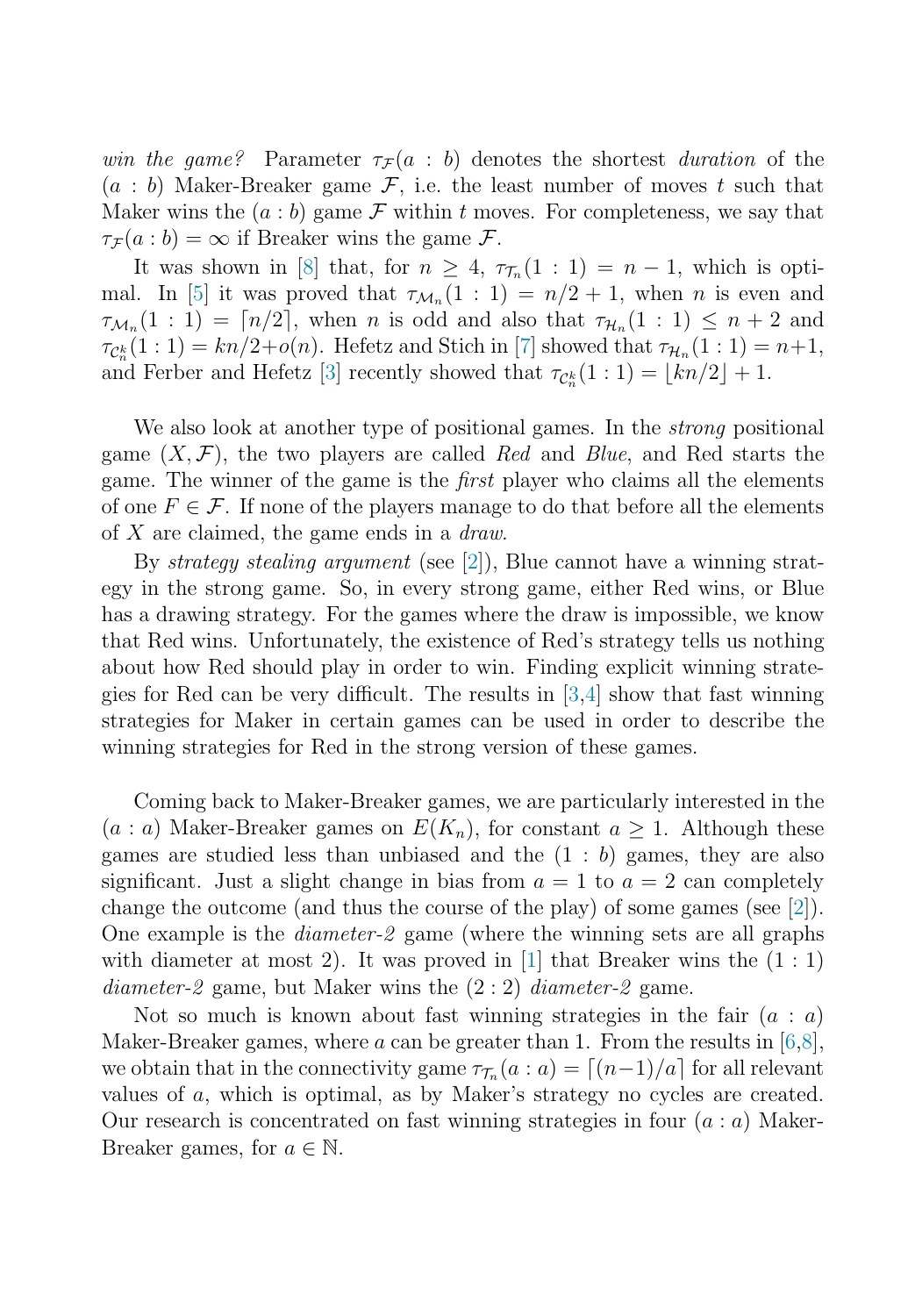### <span id="page-3-0"></span>**2 Fast Maker's strategies**

Firstly, we take a look at the  $(a : a)$  perfect matching game,  $\mathcal{M}_n$ . The case  $a = 1$  is already proved in [\[5\]](#page-5-0), and we claim the following theorem for all  $a \geq 2$ .

**Theorem 2.1** Let  $a \in \mathbb{N}$ . Then for every large enough n the following is true for the  $(a : a)$  Maker-Breaker perfect matching game:

$$
\tau_{\mathcal{M}_n}(a : a) = \begin{cases} \frac{n}{2a} + 1 & , \text{ if } a = 1 \text{ and } n \text{ is even,} \\ \left\lceil \frac{n}{2a} \right\rceil - 1 & , \text{ if } 2a \mid n - 1 \\ \left\lceil \frac{n}{2a} \right\rceil & , \text{ otherwise.} \end{cases}
$$

Secondly, we analyse the  $(a : a)$  Maker-Breaker Hamiltonicity game,  $\mathcal{H}_n$ , and obtain the following result for  $a \geq 2$ . The case  $a = 1$  is proved in [\[7\]](#page-5-0).

**Theorem 2.2** Let  $a \in \mathbb{N}$ . Then for every large enough n the following is true for the  $(a : a)$  Maker-Breaker Hamiltonicity game:

$$
\tau_{\mathcal{H}_n}(a: a) = \begin{cases} \frac{n}{a} + 1, & \text{if } a = 1 \text{ or } (a = 2 \text{ and } n \text{ is even}), \\ \lceil \frac{n}{a} \rceil, & \text{otherwise.} \end{cases}
$$

We study two more  $(a : a)$  Maker-Breaker games whose winning sets are spanning graphs. More precisely, we are interested in factoring the graph  $K_n$ with stars and paths. For fixed  $k \geq 2$ , let  $P_k$  denote a path with k vertices, and let  $S_k$  denote a star with  $k-1$  leaves,  $K_{1,k-1}$ . Now, for all large enough n, such that  $k \mid n$ , we are interested in finding the winning strategies in the  $(a : a)$   $P_k$ -factor game, denoted by  $\mathcal{P}_{k,n}$ , and in the  $(a : a)$   $S_k$ -factor game, denoted by  $S_{k,n}$ , where the winning sets are all path factors and star factors of  $K_n$ , respectively, on k vertices. We obtain the following.

**Theorem 2.3** Let  $a \in \mathbb{N}$  and  $k \in \mathbb{N}$ . Then for every large enough n, such that k | n, the following is true for the  $(a : a)$  Maker-Breaker  $P_k$ -factor game:

$$
\tau_{\mathcal{P}_{k,n}}(a : a) = \left\lceil \frac{(k-1)n}{ka} \right\rceil.
$$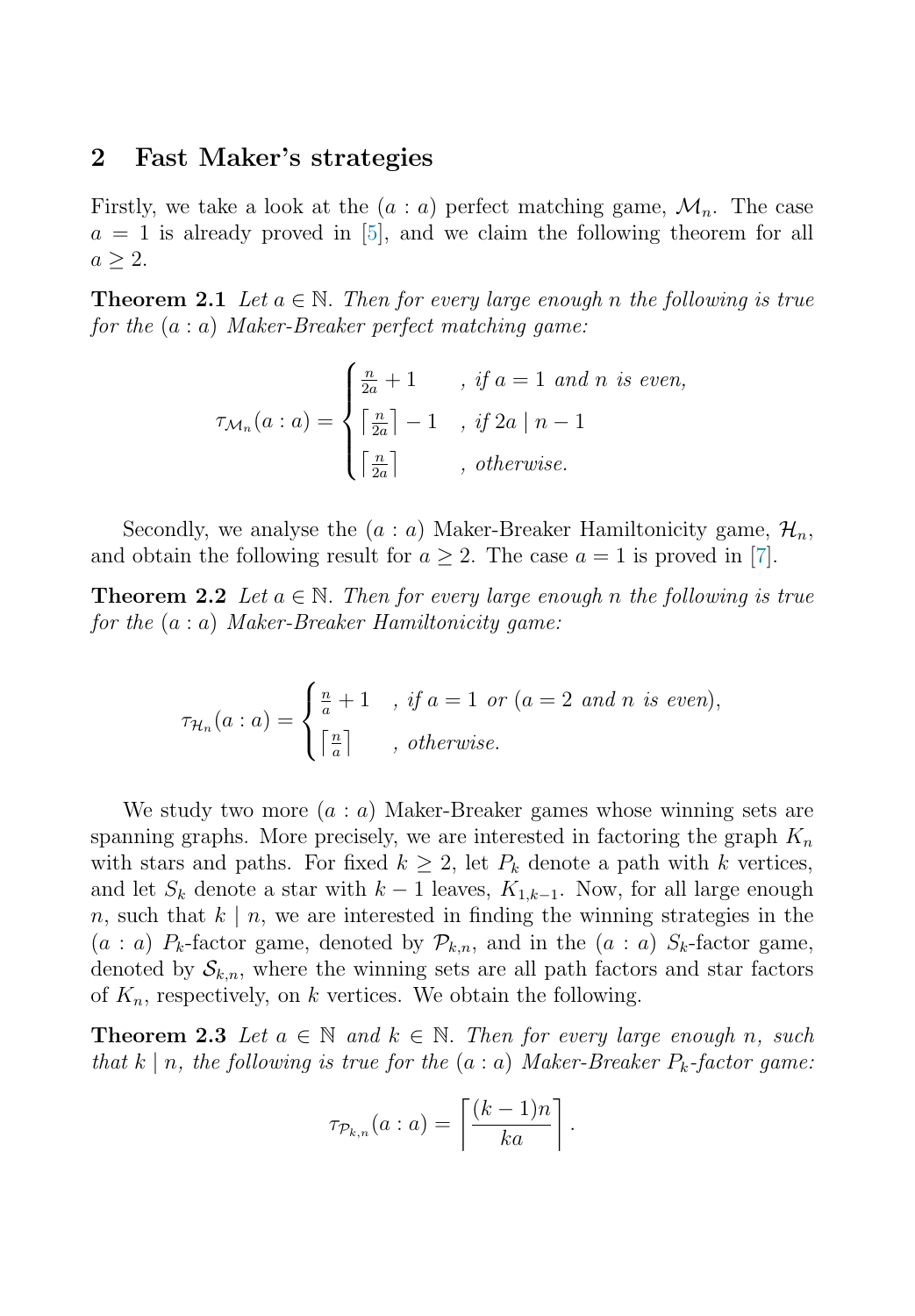**Theorem 2.4** Let  $a > 1$  and  $k > 3$  be integers. Then for every large enough n, such that  $k \mid n$ , the following is true for the  $(a : a)$  Maker-Breaker  $S_k$ -factor game:

$$
\tau_{\mathcal{S}_{k,n}}(a : a) \le \begin{cases} \left\lceil \frac{(k-1)n}{ka} \right\rceil, & \text{if } a \nmid \frac{(k-1)n}{k},\\ \frac{(k-1)n}{ka} + 1, & \text{otherwise.} \end{cases}
$$

#### **3 Strong games**

As we already mentioned, fast Maker's strategies in some games can be used to obtain the strategies for Red in the corresponding strong games.

If Maker can win *perfectly fast* in the game  $\mathcal{F}$ , i.e. if the number of moves, t, she needs to win is equal to the cardinality of the smallest winning set  $F \in \mathcal{F}$ , that immediately implies Red's win in the strong game. Indeed, as Red starts the game, Blue has no chance to fully claim any winning set in less than  $t$ moves. So, Red can play according to the strategy of Maker, without worrying about Blue's moves, by which Red will claim a winning set in  $t$  moves, thus winning the game.

From Theorem [2.1,](#page-3-0) we can see that Maker can win perfectly fast in the  $(a : a)$  perfect matching game in all cases, but in case  $a = 1$ . Therefore, we immediately see that for  $a \neq 1$ , Red has a winning strategy for the corresponding strong game. For  $a = 1$  the proof that Red wins the strong game appears in [\[3\]](#page-5-0).

Similarly to the perfect matching game, from Theorem [2.2](#page-3-0) we can immediately see that Red has a winning strategy for the strong  $(a : a)$  Hamiltonicity game in all but two cases – the case  $a = 1$  and the case  $a = 2$  and n is even. The case  $a = 1$  appears in [\[3\]](#page-5-0), and for the remaining case, the following theorem proves that Red can win the strong (2 : 2) Hamiltonicity game.

**Theorem 3.1** For every large enough even n the following is true: Red has a strategy for the  $(2:2)$  Hamiltonicity game to win within  $\frac{n}{2}+1$  rounds.

Every  $P_k$ -factor of  $K_n$ , for given  $k \in \mathbb{N}$  such that  $k \mid n$ , has to have  $n(k-1)/k$  edges. Therefore, from Theorem [2.3,](#page-3-0) we obtain that Maker can win perfectly fast in the  $(a : a)$  game  $\mathcal{P}_{k,n}$  and Red can use the winning strategy of Maker in this game to win in the corresponding strong game.